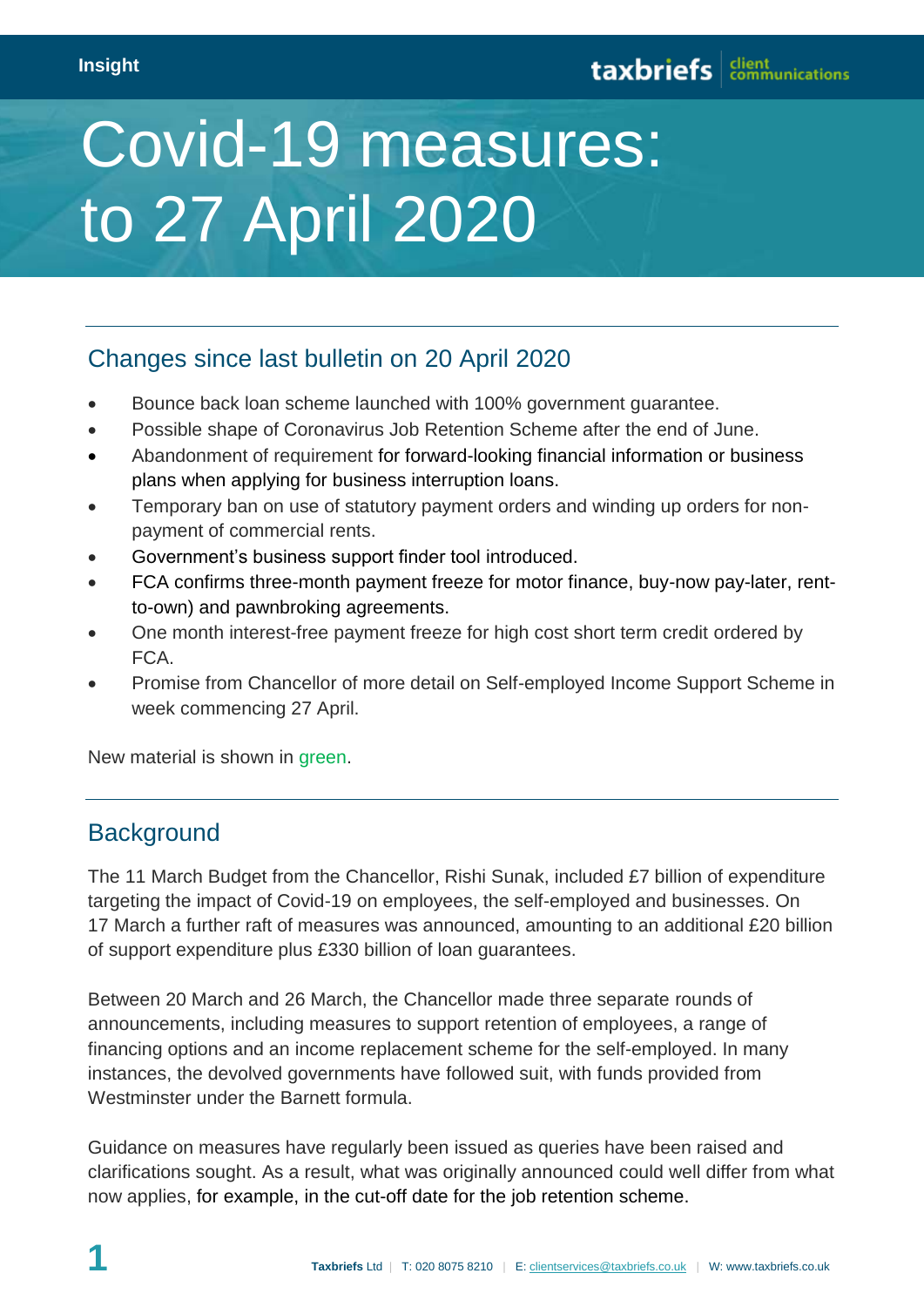We have pulled together a round-up of the various announcements so far for businesses and individuals including useful links to government sites and added new details where released, including announcements through to 27 April.

# Measures for business

## **Coronavirus Job Retention [Scheme](https://www.gov.uk/guidance/claim-for-wage-costs-through-the-coronavirus-job-retention-scheme) (CJRS)**

Some form of job support scheme had been expected after the 17 March announcement and the CJRS is similar to schemes that have already been set up elsewhere in Europe. Under the CJRS, "HMRC will reimburse 80% of a furloughed worker's wage costs, up to a cap of £2,500 per month', provided the worker was on the employer's PAYE payroll on or before 19 March 2020 *and* was notified to HMRC on an RTI submission by that date (something which generally rules out March 2020 recruits unless they are paid weekly). The cut-off date was originally announced as 28 February but was subsequently changed to 19 March (the day before the Chancellor announced the CJRS).

The time frame for payments covered by the CJRS was extended to the end of June on 17 April. The scheme opened for applications on 20 April and a week later over 500,000 businesses, large and small, had applied for payments covering over four million furloughed workers. However, the latest estimate is that "just shy of 30 million" employees *could* benefit from the CJRS.

In this context 'furloughed workers' are non-working employees (including part timers and employees on agency, flexible or zero hours contracts) who are kept on the payroll, rather than being laid off. The employee must be furloughed for at least three consecutive weeks. The employer has to designate these employees and submit relevant information to HMRC via a "new online portal" available "by the end of April". The HMRC payments will cover 80% of "usual monthly wages" plus the associated Employer National Insurance contributions and minimum automatic enrolment employer pension contributions on that wage.

Employees who left or were made redundant after 28 February can be re-employed and placed on furlough, with the (former) employer then claiming under the CJRS for their wages through the scheme. This applies even if re-employment does not start until after 19 March.

The CJRS is available to one person companies whose director/owner furloughs themselves. However, only salary is covered, not dividends, and like all other furloughed workers, the director "cannot undertake work for or on behalf of the organisation". According to press reports the Treasury nevertheless accepts that the director may continue with their statutory obligations in that role. Despite much lobbying, the Treasury continues to resist any relaxation of the CJRS's focus on salary alone.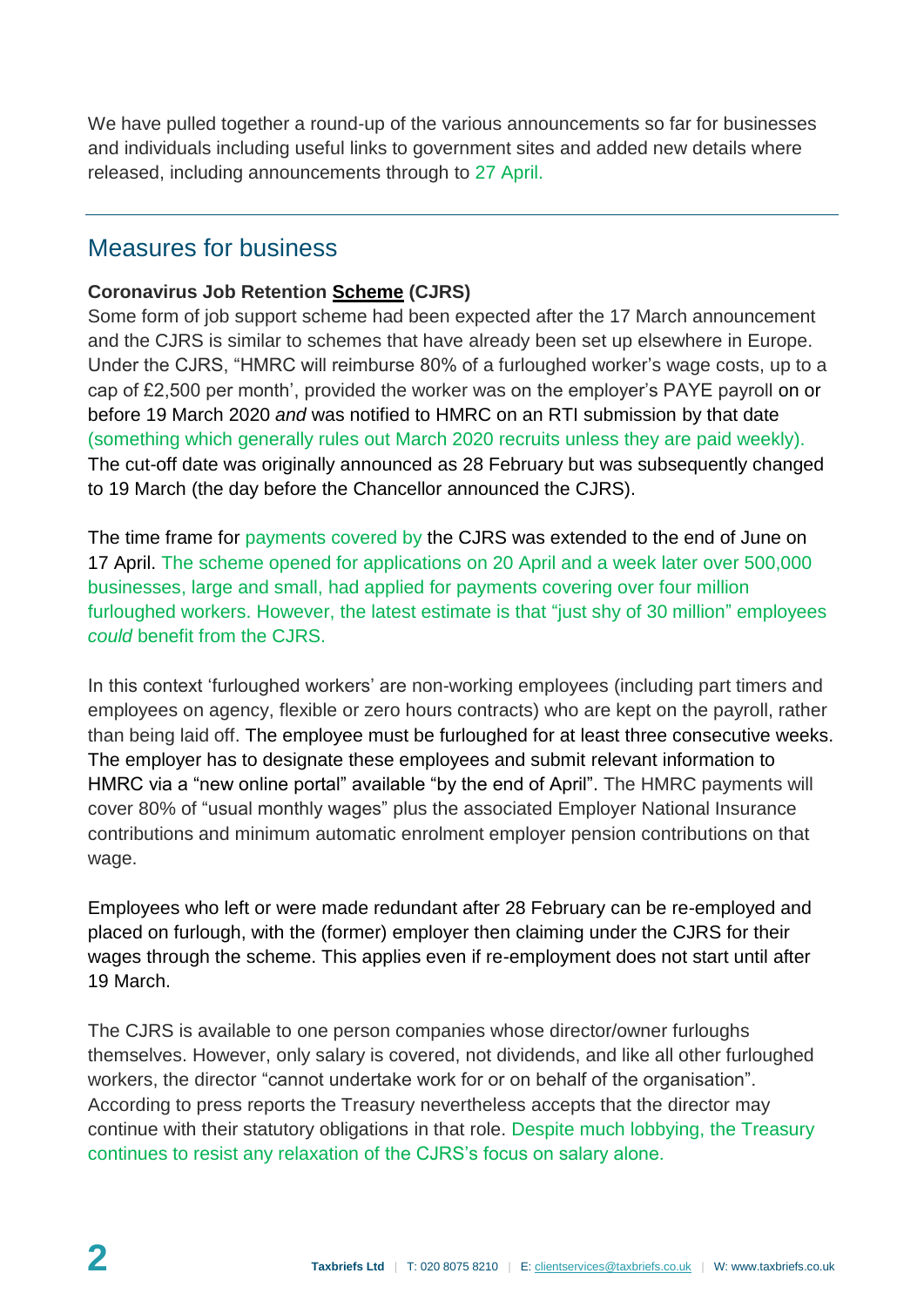## **NEW**

The question of what happens to the CJRS after 30 June is coming to the fore, with business leaders pointing to the 45-day redundancy process meaning that clarity is required by mid-May. The Treasury is reported to be in discussions on the issue and rumoured solutions include a gradual phasing down of coverage (e.g. to 60%, then 40% of pay) and/or narrowing the scheme's focus to concentrate on sectors that will not reopen in the early stages (e.g. hospitality).

# **[Statutory sick pay](https://www.gov.uk/government/publications/guidance-to-employers-and-businesses-about-covid-19/covid-19-support-for-businesses#support-for-businesses-who-are-paying-sick-pay-to-employees) (SSP)**

Businesses with fewer than 250 employees as at 28 February 2020 will be refunded the full cost of providing SSP to any employee off work for up to 14 days because of coronavirus.

## **Loan guarantees**

A government-backed loan guarantee scheme announced in the Budget has since been regularly extended and enhanced. What started as two schemes on 11 March has become five with the announcement of Bounce Back Loans on 27 April (see below). The Government will provide loan guarantees up to "an initial" £330 billion for *all* sizes of businesses. In all instances businesses remain responsible for repaying any facility they may takeout – any guarantees are for the lender:

- **For large firms (with more than £45million turnover)**, the Bank of England has launched a [Covid Corporate Financing Facility](https://www.bankofengland.co.uk/news/2020/march/hmt-and-boe-launch-a-covid-corporate-financing-facility) (CCFF), which "will provide funding to businesses by purchasing commercial paper of up to one-year maturity, issued by firms making a material contribution to the UK economy". The company must satisfy Bank of England lending criteria, which originally meant having an investment grade credit rating from a ratings agency but has since been changed to also allow lending banks to judge credit worthiness. However, the ultimate decision remains with the Bank of England. As at 27 April, over £14 billion had been provided under the CCFF.
- **For medium sized businesses (turnover between £45 million and £500 million)**  On 3 April the Chancellor announced the Coronavirus Large [Business Interruption](https://www.gov.uk/government/publications/guidance-to-employers-and-businesses-about-covid-19/covid-19-support-for-businesses#support-for-large-businesses-through-the-coronavirus-large-business-interruption-loan-scheme)  [Loan Scheme](https://www.gov.uk/government/publications/guidance-to-employers-and-businesses-about-covid-19/covid-19-support-for-businesses#support-for-large-businesses-through-the-coronavirus-large-business-interruption-loan-scheme) (CLBILS). The scheme is due to launch later in April and will fill a finance gap that had emerged between the two existing loan support schemes. The CLBILS will have a loan ceiling of £25 million and is targeted at businesses that are too large for the CBILS (see below) but fail to meet the criteria for the CCFF. The new scheme will provide a government guarantee of 80% on individual loans and other forms of finance (e.g. overdrafts) for businesses.

The aim is to provide support for businesses that were viable before the Covid-19 pandemic but now face significant cash flow difficulties that would otherwise make their business unviable in the short term. Lenders will be expected to conduct their usual credit risk checks and charge commercial rates of interest.

 **For small and medium sized businesses (turnover up to £45m)** The loan limit on the [Coronavirus Business Interruption Loan Scheme](https://www.gov.uk/guidance/apply-for-the-coronavirus-business-interruption-loan-scheme) (CBILS) is £5 million (originally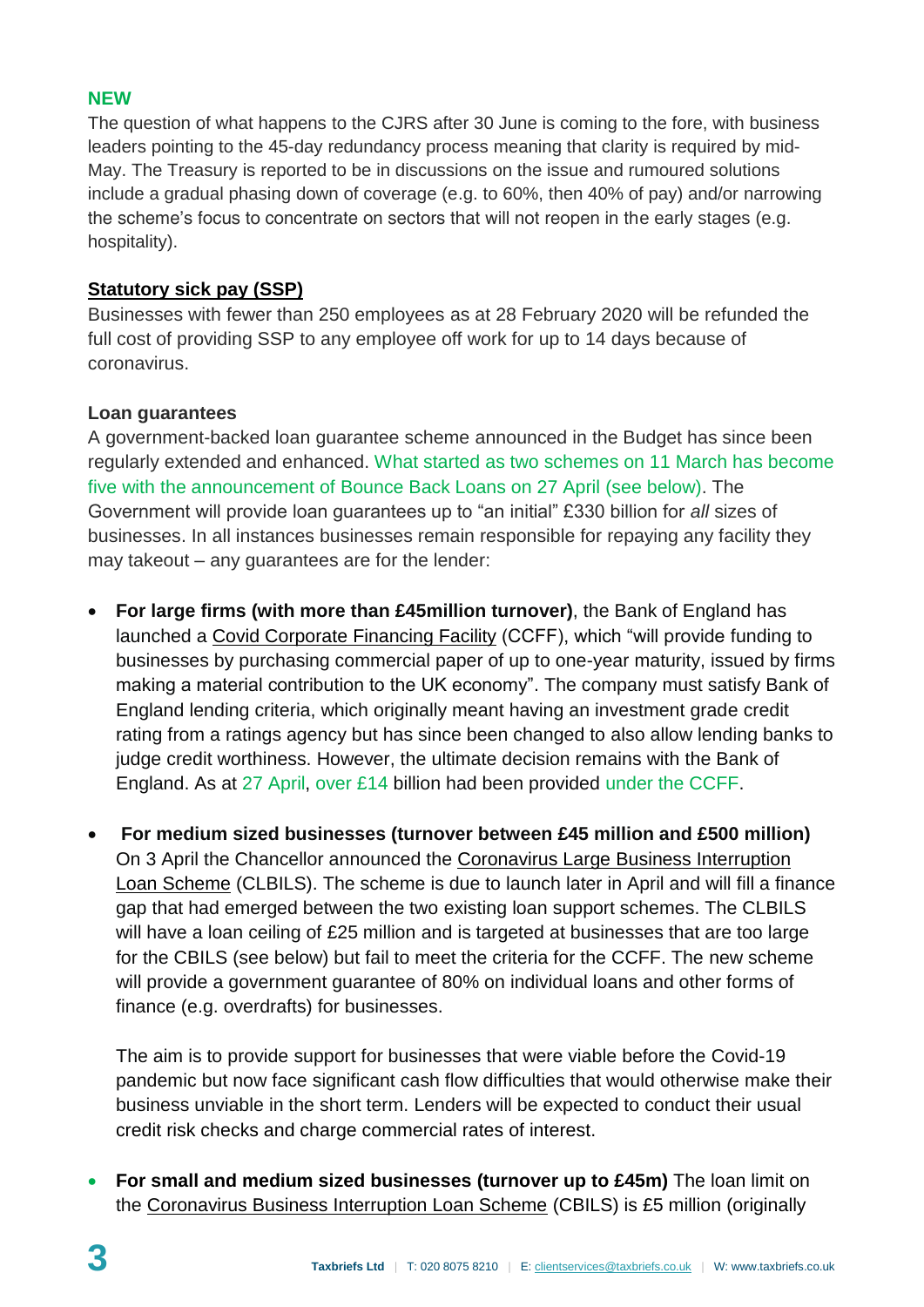£1.2 million), with no interest charged for the first twelve months and lender-levied fees will be covered. The scheme is delivered over 40 accredited commercial lenders, backed by the [British Business Bank.](https://www.british-business-bank.co.uk/ourpartners/coronavirus-business-interruption-loan-scheme-cbils-2/) Eligible SMEs must be UK-based and meet "the other British Business Bank eligibility criteria". The government has made clear that this now means the CBILS is available to all SME businesses affected by Covid-19 and not just those unable to secure regular commercial financing elsewhere. Finance under the scheme can take the form of term loans, overdrafts, invoice finance and asset finance.

Lenders cannot require personal guarantees on borrowing of under £250,000, nor can primary residential property be taken as security under the scheme. When a personal guarantee is required, it is capped at 20% of the outstanding value of the loan. As at 27 April, the CBILS had provided £3.4 billion of loans to 20,000 businesses. Applications received had reached over 60,000, although initial inquiries had exceeded 300,000. The current acceptance rate is over 80%, according to the Chancellor in his statement made on 27 April.

#### **NEW**

 **For small business** On 27 April the Chancellor announced a new [Bounce Back Loan](https://www.gov.uk/government/news/small-businesses-boosted-by-bounce-back-loans)  [Scheme](https://www.gov.uk/government/news/small-businesses-boosted-by-bounce-back-loans) (BBLS). This will provide micro loans of between £2,000 and £50,000 (subject to a ceiling of 25% of turnover) with the government supplying a 100% guarantee for lenders. No interest will be charged in the first 12 months and 'for most firms, loans should arrive within 24 hours of approval'. There will be no forward-looking tests of business viability, nor will there be any "complex eligibility criteria".

The BBLS will be run by the **[British Business Bank](https://www.british-business-bank.co.uk/ourpartners/coronavirus-business-interruption-loan-scheme-cbils-2/)** and will be open for business from 9.00am on Monday 4 May. The standard application form will be two pages long. Guidance on how to apply when the time comes can be found [here.](https://www.gov.uk/guidance/apply-for-a-coronavirus-bounce-back-loan)

#### **NEW**

In his statement of 27 April, the Chancellor said that for both the CBILS and CLBILS, "A statement will be issued shortly by UK Finance confirming that banks will not require from businesses the provision of forward-looking financial information or business plans". This addresses the problem many businesses, particularly in the hospitality sector, had found when applying for finance, given that there is as yet no government guidance on how and when lockdown will be unwound. The Chancellor also removed a constraint which had hindered some banks: there will no longer be a 60% ceiling on the amount of a lender's business interruption scheme loan book covered by government guarantees.

## **[Support package for innovative firms](https://www.gov.uk/government/news/billion-pound-support-package-for-innovative-firms-hit-by-coronavirus)**

On 20 April the Chancellor announced a two-part support package for 'innovative firms', which means mainly start-ups and other venture capital backed business that would be unable to raise CBLIS or CLBILS finance.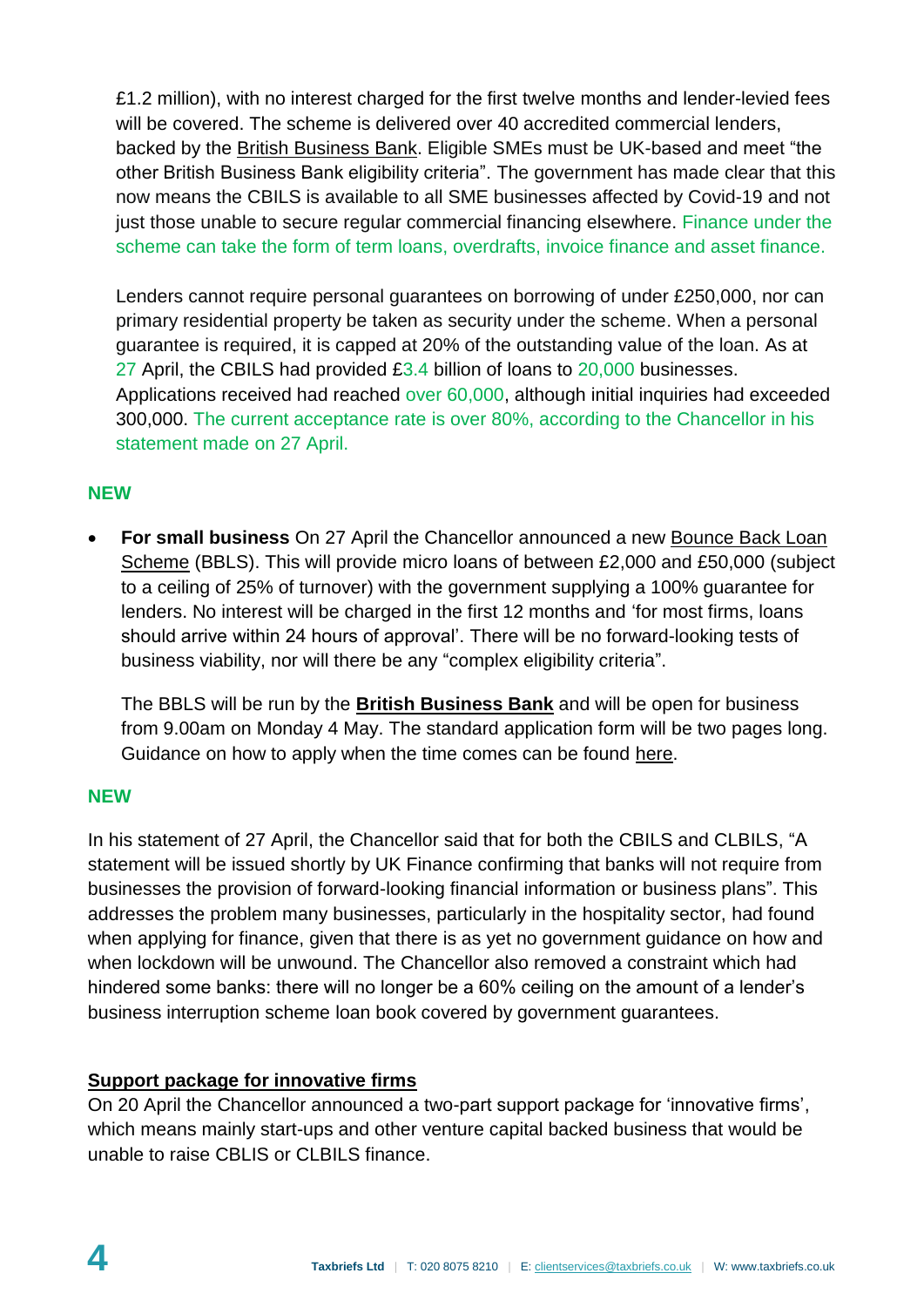**[The Future Fund](https://www.gov.uk/guidance/future-fund)** will launch in May and be delivered with the [British Business Bank.](https://www.british-business-bank.co.uk/) The fund will provide loans between £125,000 and £5 million, with private investors at least matching the government commitment. These loans will automatically convert into equity on the company's next qualifying funding round, or at the end of the loan if they are not repaid.

To be eligible, a business must be an unlisted, UK registered and UK based company that has previously raised at least £250,000 in equity investment from third party investors in the last five years. To begin with the government is committing £250 million to the scheme. It will initially be open until the end of September, with its scale kept under review.

- **Targeted Support for Research and Development (R&D)** £750 million of targeted support for the most R&D intensive small and medium size firms will be made available through a grants and loan scheme operated by [Innovate UK](https://www.gov.uk/government/organisations/innovate-uk), the national innovation agency.
- Innovate UK will accelerate up to £200 million of grant and loan payments for its 2,500 existing customers on an opt-in basis. An extra £550 million will also be made available to increase support for existing customers and £175,000 of support will be offered to around 1,200 firms not currently in receipt of Innovate UK funding. The first payments will be made by mid-May.

## **Deferral of [VAT](https://www.gov.uk/guidance/deferral-of-vat-payments-due-to-coronavirus-covid-19) and [Income Tax](https://www.gov.uk/pay-self-assessment-tax-bill) Payments**

For the period between 20 March 2020 and 30 June 2020, businesses will not be required to make a VAT payment. Instead they will be able to defer this payment until the end of the 2020/21. VAT refunds and reclaims will be paid by the government as normal. No applications will be required as the process will be automatic.

Self assessment income tax payments due on the 31 July 2020 (the second payment on account for 2019/20) will be deferred until the 31 January 2021. This also will not require an application and is *not* limited to just the self-employed, although the Treasury says "If you are still able to pay your second payment on account on 31 July you should do so". Penalties and interest for late payment will not be charged in the deferral period.

#### **[Business Rates Retail Discount](https://www.gov.uk/government/publications/guidance-to-employers-and-businesses-about-covid-19/covid-19-support-for-businesses#support-for-retail-hospitality-and-leisure-businesses-that-pay-business-rates)**

*All* shops, cinemas, restaurants, music venues and business operating in the leisure and hospitality sectors will have **no** business rates to pay in 2020/21.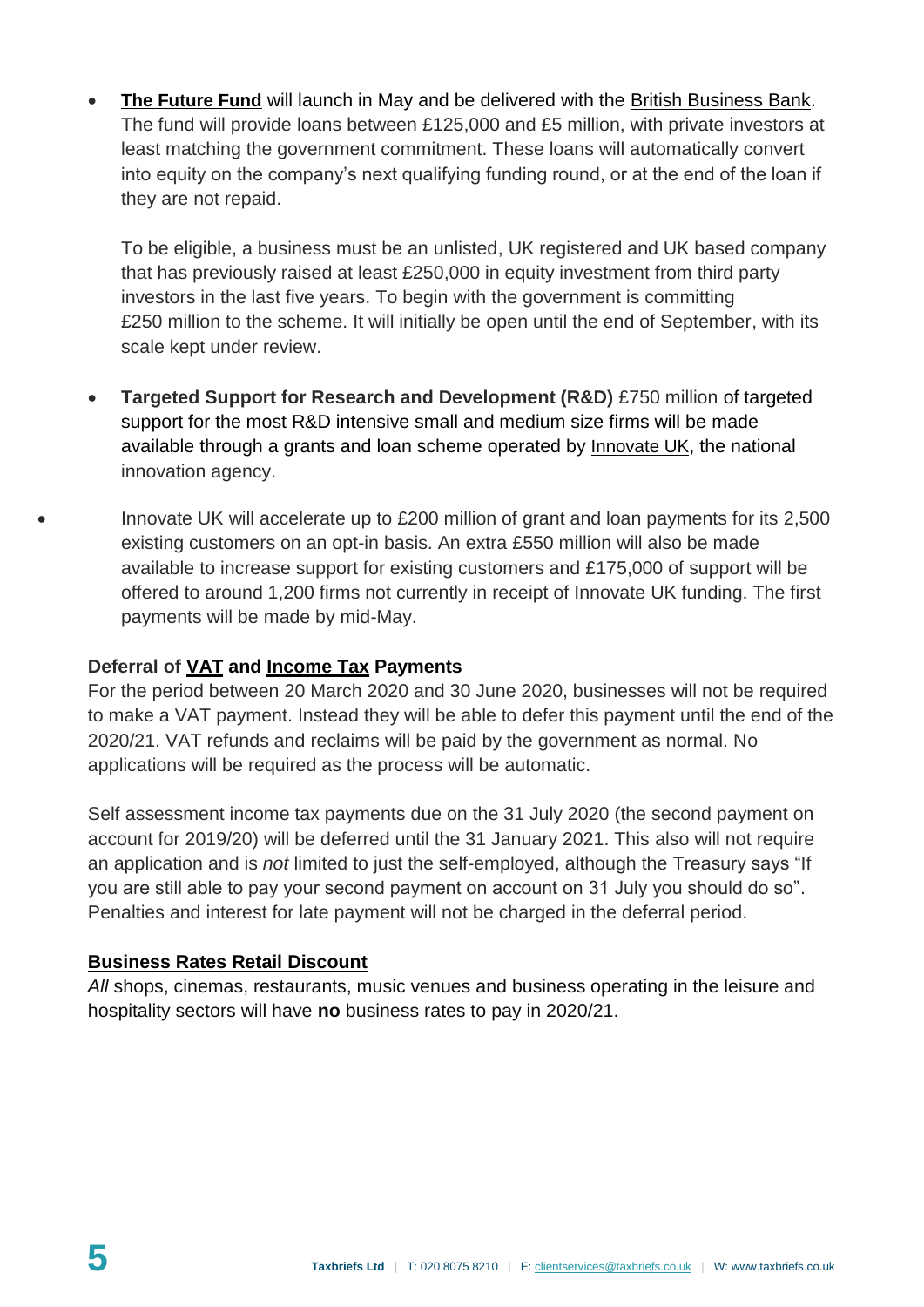## **[Grant Funding Schemes](https://assets.publishing.service.gov.uk/government/uploads/system/uploads/attachment_data/file/878082/small-business-grant-and-retail-leisure-hospitality-grant-guidance-for-businesses-v2.pdf)**

There are two grant schemes based on rateable values:

- *Small Business Grant Fund* All eligible businesses in England in receipt of either Small Business Rates Relief (SBRR) or Rural Rates Relief (RRR) in the business rates system will be eligible for a payment of £10,000.
- *Retail, Hospitality and Leisure Grant Eligibility* All eligible businesses in England in receipt of the Expanded Retail Discount (which covers retail, hospitality and leisure) with a rateable value of up to than £15,000 will be eligible for a cash grants of £10,000 per property and those with a rateable value of more than £15,000 but less than £51,000 will be eligible for a cash grant of £25,000 per property.

#### **[Nursery businesses that pay business rates](https://assets.publishing.service.gov.uk/government/uploads/system/uploads/attachment_data/file/877772/Nursery_discount_guidance_April_2020.pdf)**

For nursery school businesses based in England, there will be a business rates holiday for 2020/21. The nursery property must be:

- occupied by providers on Ofsted's Early Years Register
- wholly or mainly used for the provision of the Early Years Foundation Stage.

#### **[Commercial insurance](https://www.gov.uk/government/publications/guidance-to-employers-and-businesses-about-covid-19/covid-19-support-for-businesses#commercial-insurance)**

The question of the extent to which any insurance policy provides cover for the Covid-19 outbreak has proved contentious. Pandemic cover is not a feature of most business disruption cover, a point underlined by the Association of British Insurers (ABI) in a [statement](https://www.abi.org.uk/news/news-articles/2020/03/statement-on-business-insurance-and-coronavirus/) it issued on 17 March. The ABI has since launched an information [hub](https://www.abi.org.uk/products-and-issues/topics-and-issues/coronavirus-hub/) dealing with the impact of the virus on a range of insurance policies, from trade credit to private health.

On 15 April the Financial Conduct Authority (FCA) issued a 'Dear CEO' letter to insurers, setting out its expectations of regulated firms and a reminder that for some SMEs, complaints will fall within the remit of the [Financial Ombudsman Service](https://www.financial-ombudsman.org.uk/).

## **Off-payroll working in the private sector (IR35)**

On 17 March, the Chief Secretary to the Treasury, Steve Barker, said in a statement to the House of Commons that the start date for the new IR35 tax rules would be deferred to 6 April 2021.

## **[Time to Pay](https://www.gov.uk/difficulties-paying-hmrc) (TTP)**

In the Budget, the Chancellor announced that HMRC would scale up its Time to Pay service, giving businesses and the self-employed the chance to defer tax payments. As at 27 April, over 60,000 businesses and individuals had agreed TTP arrangements with HMRC.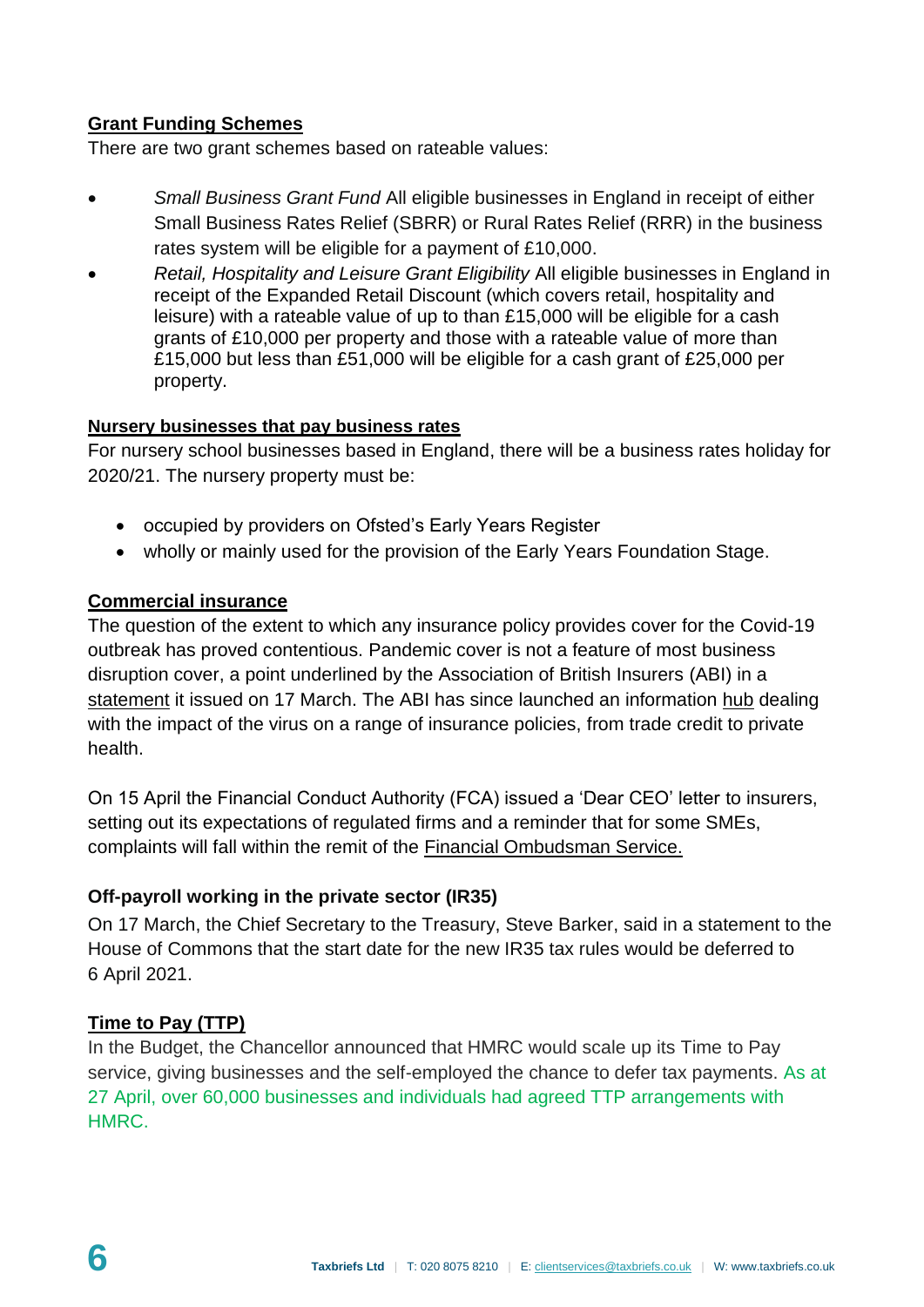## **[Protection from property forfeiture,](https://www.gov.uk/government/news/extra-protection-for-businesses-with-ban-on-evictions-for-commercial-tenants-who-miss-rent-payments) winding up orders and statutory demands**

Commercial tenants who cannot pay their rent because of Covid-19 are protected from forfeiture of their business property if they miss a payment up until 30 June 2020. Reports suggest that to date only about half of the commercial property rents due on Lady Day (25 March) have been paid.

On 23 April the government [announced](https://www.gov.uk/government/news/new-measures-to-protect-uk-high-street-from-aggressive-rent-collection-and-closure) that landlords would not be able to make statutory demands between 1 March and 30 June or present winding up petitions between 27 April and 30 June "where a company cannot pay its bills due to coronavirus". The government also promised secondary legislation to prevent landlords using Commercial Rent Arrears Recovery (CRAR) unless they are owed 90 days of unpaid rent.

The next quarter day for rental payment is Midsummer Day, 24 June 2020.

## **Going concern**

The Financial Reporting Council (FRC) has issued financial [guidance](https://www.frc.org.uk/about-the-frc/covid-19/covid19-joint-statement-26th-march-2020) in conjunction with the Financial Conduct Authority (FCA) and Prudential Regulatory Authority. This includes extensive [information](https://www.frc.org.uk/about-the-frc/covid-19/covid-19-bulletin-march-2020) for auditors covering areas such as how to deal the question of whether a business is a going concern.

#### **[Wrongful Trading and business restructuring](https://protect-eu.mimecast.com/s/xpQyCwVY0HLlnjKHVQTF0?domain=gov.uk)**

On 28 March the UK Business secretary announced changes to insolvency law "to enable UK companies undergoing a rescue or restructure process to continue trading, giving them breathing space that could help them avoid insolvency".

The wrongful trading law is being temporarily suspended, retrospective from 1 March 2020. for three months. This gives company directors the ability to keep their businesses in being without risking personal liability.

## **Scotland, Wales and Northern Ireland**

Some elements of business support are devolved:

- Guidance for Scotland is [here](https://www.gov.uk/guidance/coronavirus-covid-19-information-for-individuals-and-businesses-in-scotland)
- Guidance for Wales is [here](https://www.gov.uk/guidance/coronavirus-covid-19-information-for-individuals-and-businesses-in-wales#business-support-helplines)
- Guidance for Northern Ireland is [here](https://www.gov.uk/government/news/covid-19-guidance-information-for-ni-businesses-employers#businesses)

Government guidance for employers and businesses is [here.](https://www.gov.uk/government/publications/guidance-to-employers-and-businesses-about-covid-19/covid-19-support-for-businesses#support-for-nursery-businesses-that-pay-business-rates) The government's business support finder tool is [here.](https://www.gov.uk/business-coronavirus-support-finder)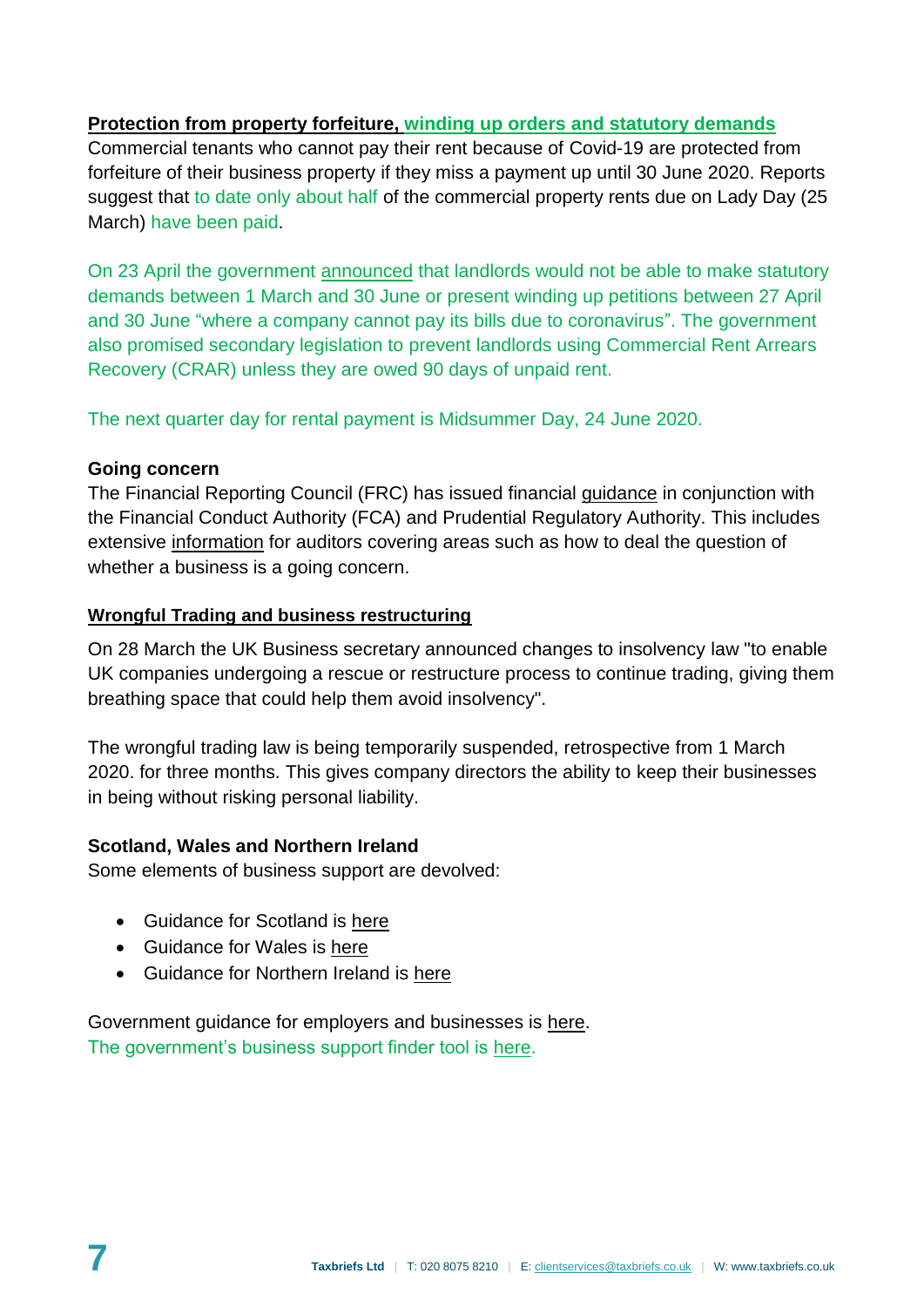# Measures for individuals

#### **Mortgage holidays**

For people who find themselves in financial difficulties because of coronavirus, mortgage lenders will offer at least a three-month mortgage holiday. This holiday extends to buy-tolet landlords.

#### **[Personal loans, credit cards and overdrafts](https://www.fca.org.uk/publications/feedback-statements/fs20-3-temporary-financial-relief-consumers-coronavirus-feedback-draft-guidance-rules)**

The FCA announced temporary measures, effective from 14 April, which expect firms providing consumer finance to:

- Offer a temporary payment freeze on loans and credit cards for up to three months, for consumers negatively impacted by Covid-19.
- Allow customers who are negatively impacted by Covid-19 and who already have an arranged overdraft on their main personal current account, up to £500 charged at zero interest for three months.
- Make sure that all overdraft customers are no worse off on price when compared to the prices they were charged before the recent overdraft pricing changes came into force.
- Ensure consumers using any of these temporary payment freeze measures will not have their credit file affected.

#### **NEW**

#### **[Motor finance and high cost credit](https://www.fca.org.uk/news/press-releases/fca-confirms-support-motor-finance-and-high-cost-credit-customers)**

On 24 April the FCA introduced a package of measures covering how companies providing motor finance and 'high cost finance' (for example, payday loans and pawnbroking) should treat customers. There is now a requirement to grant those facing financial difficulties because of Covid-19 a three-month payment freeze for motor finance, buy-now pay-later (BNPL), rent-to-own (RTO) and pawnbroking agreements. The FCA say that firms offering motor finance should not alter Personal Contract Purchase (PCP) or Personal Contract Hire (PCH) agreements in a way that is unfair.

For high cost credit, including payday loans, a one month interest-free payment freeze applies to affected borrowers.

FCA consumer guidance is available [here.](https://www.fca.org.uk/coronavirus-support)

#### **[Protection from eviction](https://www.gov.uk/guidance/government-support-available-for-landlords-and-renters-reflecting-the-current-coronavirus-covid-19-outbreak)**

Private and social landlords will not be able to start proceedings to evict tenants for the period to 30 September 2020.

#### **[Statutory sick pay](https://www.gov.uk/statutory-sick-pay) (SSP)**

SSP is currently paid at the rate of £95.85 a week. It is now available to employees from day one, instead of day four, for those who are suffering from the virus or who have been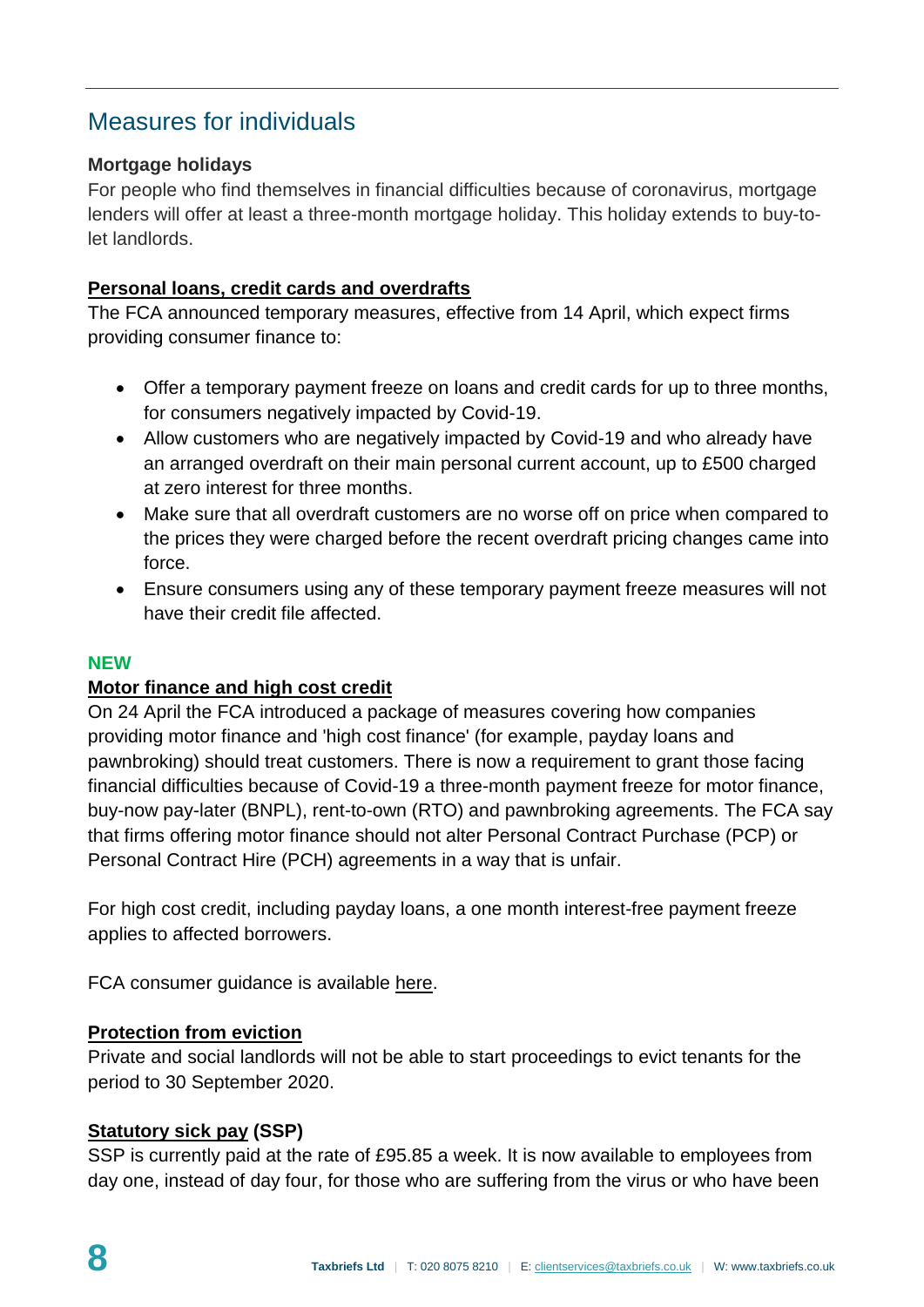advised to self-isolate. There has been no change in the minimum earnings threshold for SSP (£120 a week in 2020/21).

## **Individuals ineligible for SSP**

Self-employed and gig economy workers generally do not qualify for SSP. Instead they may be entitled to [Contributory Employment and Support Allowance.](https://www.gov.uk/employment-support-allowance)

Covid-19 sufferers and self-isolators will be able to claim the benefit from day one instead of day eight. The [Minimum Income Floor](https://www.understandinguniversalcredit.gov.uk/new-to-universal-credit/self-employment/) in [Universal Credit](https://www.understandinguniversalcredit.gov.uk/new-to-universal-credit/is-it-for-me/) (UC) has been temporarily removed to ensure that time off work because of sickness is reflected in benefits.

For 12 months from 6 April 2020, the standard allowance in Universal Credit (UC) and the basic element in Working Tax Credit (WTC) for will be increased by the equivalent of about £20 a week over and above annual uprating (which were to £323.22 per month for UC for age 25 and over and £1,995 a year for WTC for 2020/21). This effectively brings UC into line with the rate of SSP. The change applies to all new and existing UC claimants and to existing WTC claimants.

## **Housing benefit**

Housing benefit and the [housing element](https://www.understandinguniversalcredit.gov.uk/new-to-universal-credit/housing/) of UC will be increased so that the Local Housing Allowance will cover at least 30% of market rents.

# **Hardship Fund**

The Chancellor announced in the Budget a £500 million Hardship Fund, which would be distributed to Local Authorities so that they could support the vulnerable. Government guidance for employees is [here.](https://www.gov.uk/government/publications/guidance-to-employers-and-businesses-about-covid-19/covid-19-guidance-for-employees)

Government guidance on claiming benefits is [here.](https://www.understandinguniversalcredit.gov.uk/coronavirus/)

# Main provisions for the self-employed

On Thursday 26 March, Chancellor Rishi Sunak made his long-awaited [statement](https://www.gov.uk/government/news/chancellor-gives-support-to-millions-of-self-employed-individuals) about the Covid-19 government support scheme for the self-employed, called the [Self](https://www.gov.uk/guidance/claim-a-grant-through-the-coronavirus-covid-19-self-employment-income-support-scheme)[employment Income Support Scheme](https://www.gov.uk/guidance/claim-a-grant-through-the-coronavirus-covid-19-self-employment-income-support-scheme) (SEISS). Reports suggest that the announcement had been slow to arrive because of the greater difficulty in structuring and running a scheme that relied on annual information (via tax returns) and could not operate via the PAYE system.

## **SEISS provisions**

The SEISS will pay a directly payable taxable grant to the self-employed (including members of partnerships) based on 80% of profits averaged over the last three tax years (or shorter periods if self-employment started after 2016/17), subject to a maximum of £2,500 a month.

The initial payment term of the SEISS grant will be "at least three months".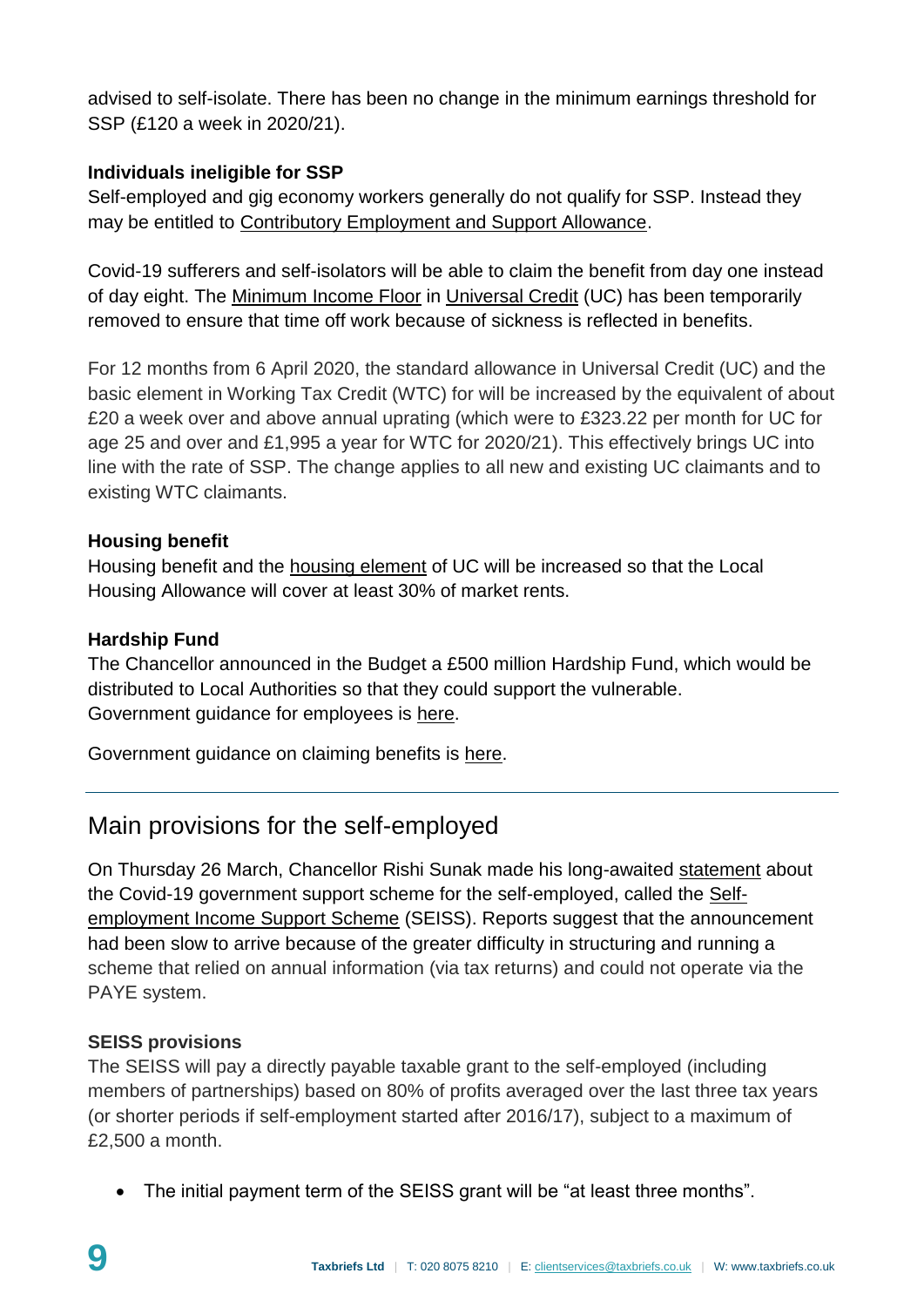The payment of the grant will not prevent the claimant from continuing to work.

# **Restrictions on the SEISS**

The SEISS will be restricted in five ways:

- 1. Self-employment must provide the majority of the claimant's income (based on the period used for the £50,000 test set out below).
- 2. Trading profits either:
	- o were no more than £50,000 in 2018/19; or
	- $\circ$  trading profit were no more than £50,000 averaged over the three tax years from 2016/17. If trading started between 2016-19, HMRC will only use those years for which a Self-Assessment tax return has been filed. According to the Chancellor, these thresholds mean the scheme covers 95% of the

self-employed. The corollary is that it creates a cliff edge at £50,000, a figure that appears elsewhere in the tax system (e.g. the higher rate tax threshold).

- 3. The claimant must have submitted a 2019 tax return (covering the 2018/19 tax year). As a concession, any later filer will have four weeks to submit their overdue return if they wish to be included in the scheme.
- 4. The claimant must have traded in 2019/20 and still be trading when making the application (unless affected by Covid-19)
- 5. The claimant must have lost trading profits due to Covid-19.

HMRC will use their existing information to assess eligibility and contact individuals directly, requesting completion of "a simple online form". A gov.uk [webpage](https://www.gov.uk/guidance/claim-a-grant-through-the-coronavirus-covid-19-self-employment-income-support-scheme) gives more details, but is somewhat confusingly headed "Claim a grant through the coronavirus (COVID-19) Self-employment Income Support Scheme". The "don't call us, we'll call you" approach is aimed at preventing HMRC being overwhelmed with telephone queries, as has happened with the DWP's Universal Credit system. HMRC are aiming to contact eligible people "by mid May 2020". More detailed guidance is due to be issued in the week commencing 27 April.

# **Timing of payments**

Payments from HMRC should start at the beginning of June. The initial sum will represent three months' cumulative payments. Until then the self-employed can claim Universal Credit. In his statement the Chancellor said Universal Credit could give a self-employed person with a non-working partner and two children, living in the social rented sector, support of up to £1,800 a month.

Anyone whose self-employment started after 5 April 2019 and thus has no self-employed earnings recorded with HMRC cannot benefit from the scheme and must rely on [Universal](https://www.understandinguniversalcredit.gov.uk/new-to-universal-credit/self-employment/)  [Credit.](https://www.understandinguniversalcredit.gov.uk/new-to-universal-credit/self-employment/)

## **One-person companies**

Those who operate through one person companies are not covered by the scheme as, despite the media label often given to them, they are not self-employed. The Treasury